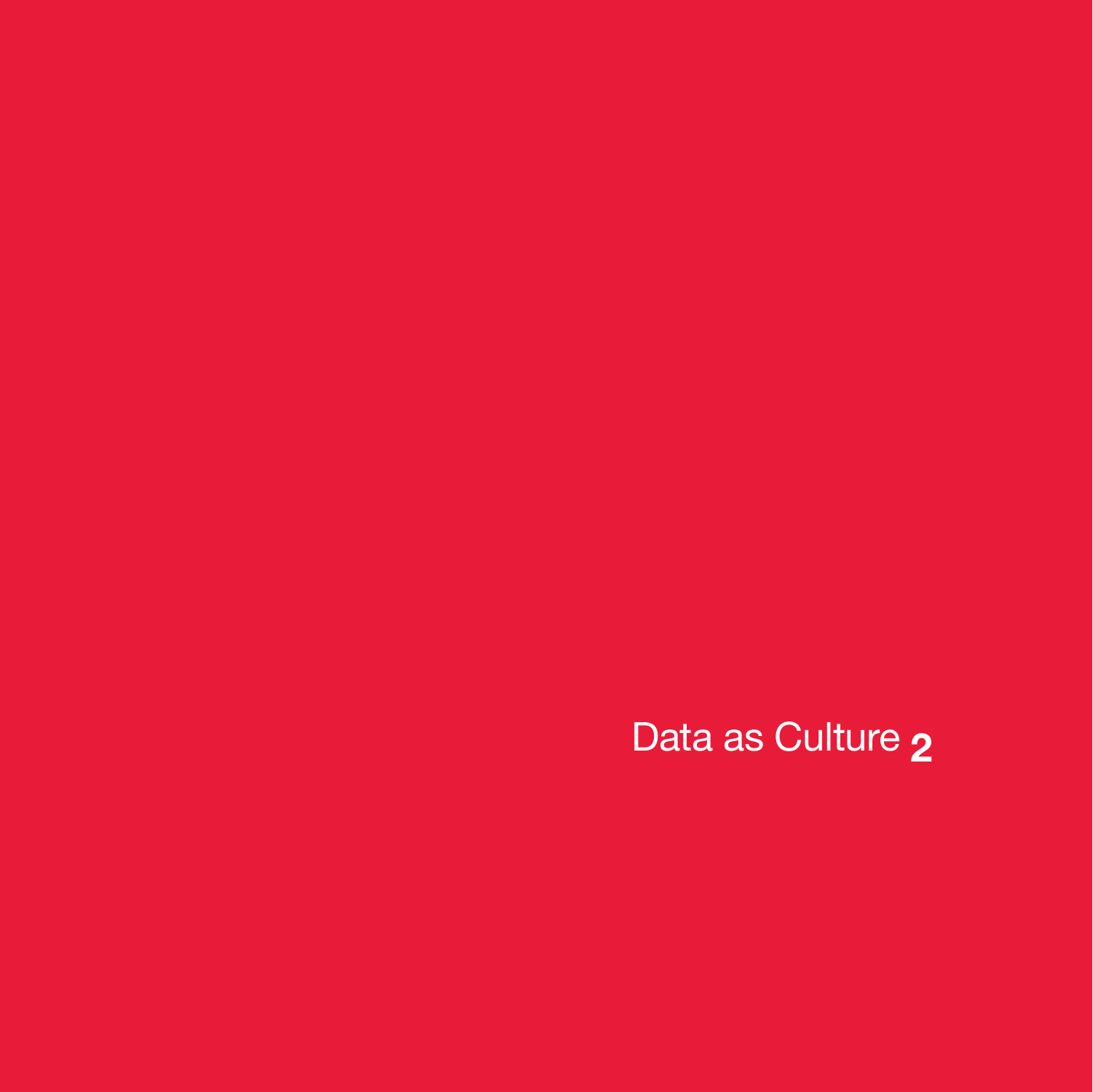#### First Edition. 200 copies.

Published in London, March 2014, by the Open Data Institute. No images or texts by the artists within this book may be repro duced in any form or by any electronic or mechanical means includ ing information storage and retrieval system without permission. The artists remain as the copyright holders of these images and texts. If you wish to reproduce any of this content please contact the artist. The texts by the ODI and Shiri Shalmy may be reproduced under a Creative Commons Non-Commercial Share-Alike licence.

#### theodi.org





# Data as Culture **2**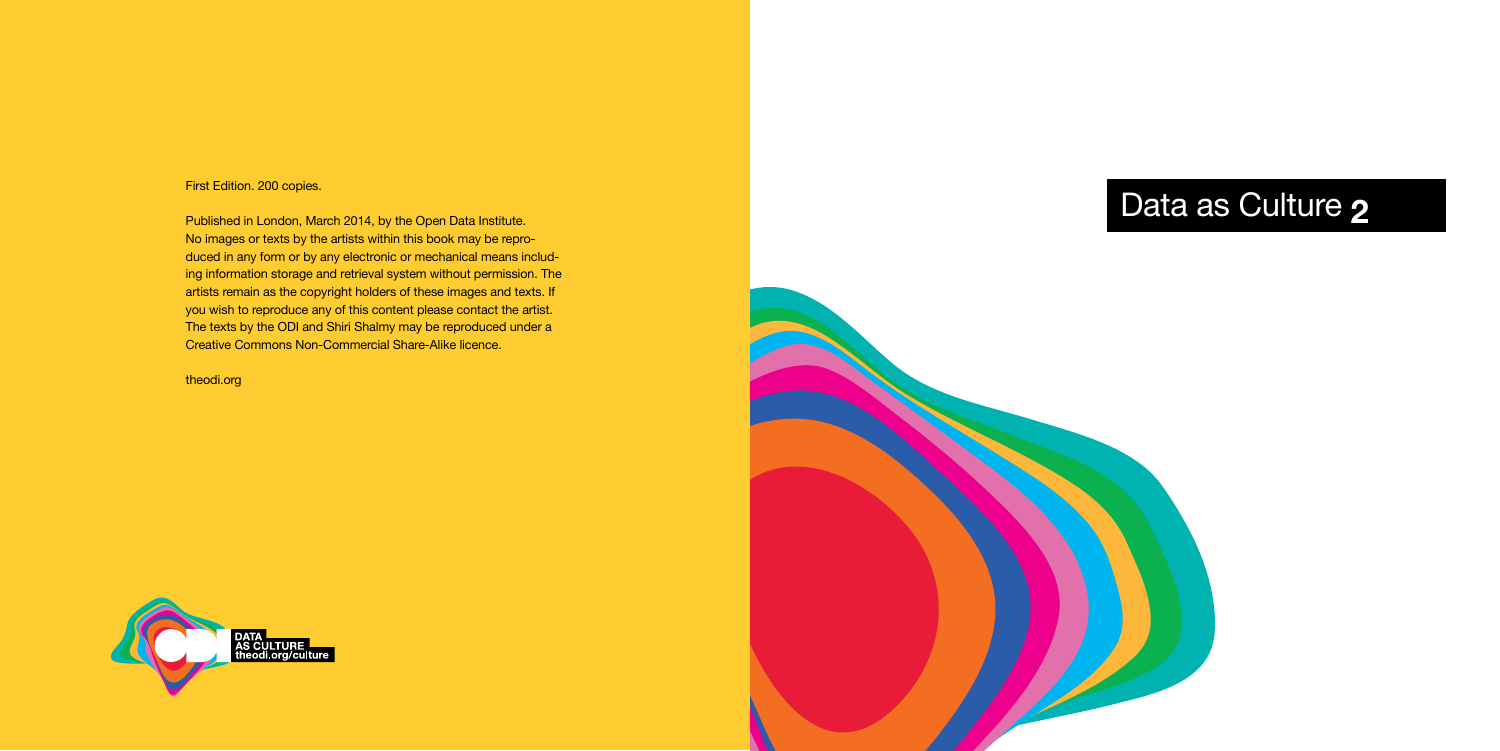The Data as Culture programme raises questions about the concepts and practicalities of open data. It explores the wider implication of the culture of open data on culture itself, to challenge our understanding of what data is, and how it may affect and reflect our lives.

Running the first commission as the inaugural ODI project was a bold decision. We have been delighted with the outcomes: reaching over 100,000 people internationally, with features at TED.com, in the Wall Street Journal, the Churchill Room in Whitehall, and in dozens of presentations from Taiwan to Washington DC. Over 3,000 visitors to our UK office experienced the works directly, and the feedback has been overwhelmingly positive.

The first commission was an open call for artists which we curated with MzTEK. This year we ran an open call for curators to expand our shared vision for open data culture. Shiri Shalmy had recently curated an exhibition called "Data" for the Contemporary Art Society, and had a very strong and prescient concept for the second exhibition which centred around data ownership and access, public and private. As in the previous exhibition, the works were selected for their physical presence.

This commission explores our relationship with surveillance, privacy, and personal data, taking a critical and sometimes comedic look at the power of open data. Works include pneumatic contraptions, satellite imagery, data collection performances, and knitted data discrepancies.

Data as Culture is for everyone. We want to ensure conversations about open data expand beyond specialist communities and through to the general public. Using data as a material increases awareness of what data is, how it can be used creatively, how it can inspire, encourage play and lateral thinking, and help people share stories and

experiences.

To broaden our reach we have partnered with Lighthouse, a digital culture agency and gallery in Brighton, and FutureEverything, based in Manchester, who are critically engaged in technology, and run one of the longest standing media arts festivals in the world. The works will be exhibited across these locations and in London, at the ODI itself.

The Data as Culture programme will continue to develop relationships with arts organisations to expand the programme nationally and internationally, for artists and audiences – for everyone – everywhere.

Julie Freeman, Art Associate, ODI

Gavin Starks, CEO, ODI March 2014



# **Data as Culture 2014**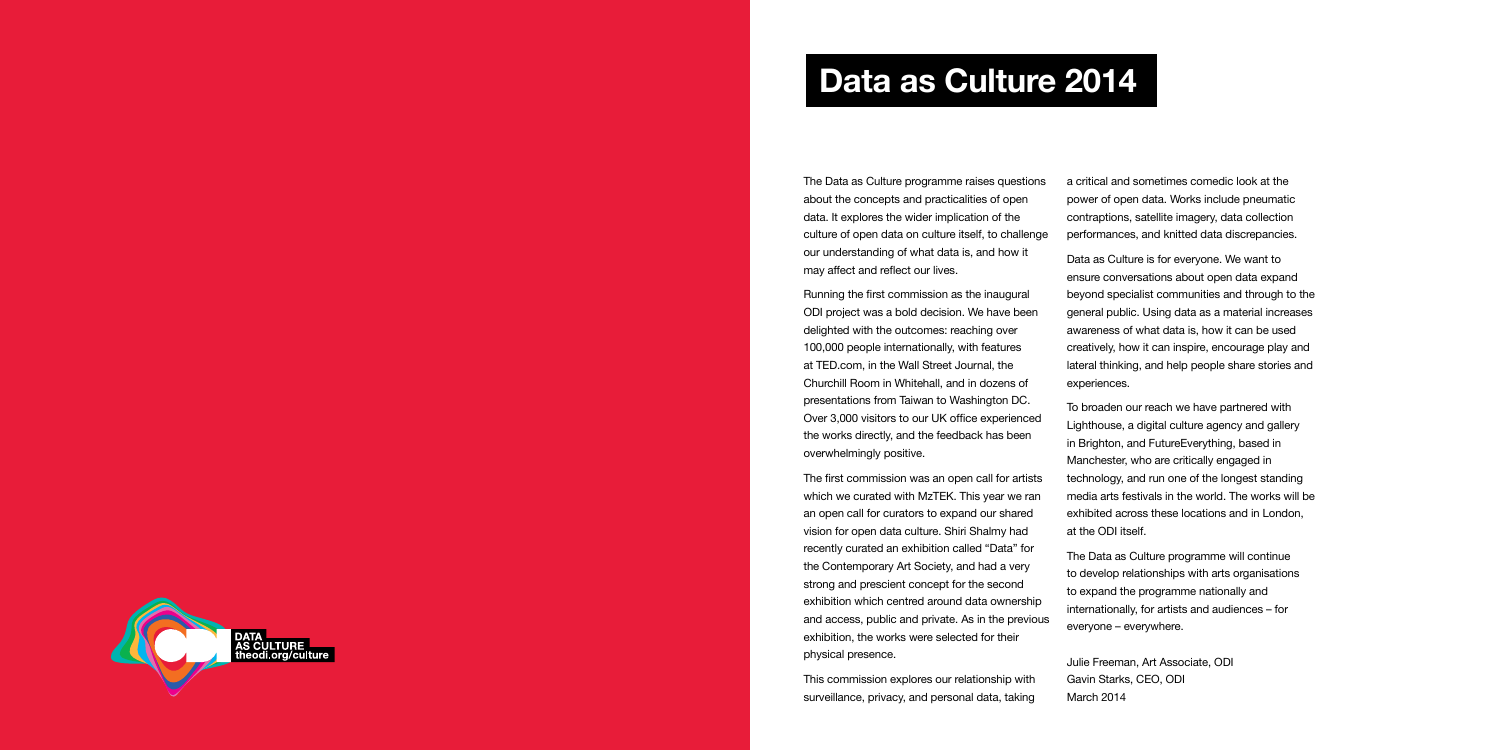Much of **James Bridle**'s work deals with secrecy surrounding drone warfare. Turning his lens back at the watchers, Bridle presents a series of prints showing military drone bases, exposing the all seeing eyes used by armies worldwide with the help of Google Earth.

In a related piece commissioned especially for Data as Culture, AQD Remembrancer, Bridle will explore the links between City finance and the industry of war, pitching two sets of data against each other to reveal hidden connections.

**YoHa** (Graham Harwood and Matsuko Yokokoji) are interested in military data from a different perspective. Endless War offers an unnerving reading of war diary entries made by soldiers fighting in Afghanistan and exposed by Wikileaks, as they are read by a machine. The mechanical crackle and scope of the piece, make an uneasy reading.

Another project, Invisible Airs, invites viewers to experience council spending data through a series of pneumatic contraptions, moving with every entry of over £500. Visitors' physical reactions become part of the piece as the machine perform their useless choreography.

**James Brooks** takes the liberty to transform real official information from the practical to the fantastical in a final act of data subversion. Arranging EU embassies telephone numbers in fictional call logs that may never happen, he creates new narratives out of static data, presented as abstract modernist compositions.

**Sam Meech**'s Punchcard Economy banner, referencing the 888 movement which campaigned for regulating working hours, was created on domestic knitting machines. Manifesting

information submitted by self-employed creatives via virtual punchcards, Meech turns work patterns into knitting patterns and online data into a banner in the old trade-unions tradition.

Staying in the physical realm, **Thickear** ask visitors for an even greater level of engagement. Using the visual and performative language of bureaucratic exchange, this ODI commission invites the FutureEverything festival audience to fill in forms (in three copies!), file the information at the ODI office, and analyze the hard copy data at their desks at Lighthouse.

Indeed, the show generates some of its own data, which turns into an integral part of the project. The very format of the exhibition is being challenged by the geographical and virtual scope of the project, with work exhibited across different physical spaces and information gathered in one site carried through to the following one. While in some cases visitors are asked to simply join the dots, in others they must respond to the artist's call: give us your data!

The entire project is represented again through **Paolo Cirio**'s web piece which, challenging and subverting the format of a catalogue, exposes visitors' digital fingerprints as they look at the work. Coercing them into participation, it uses live generated metadata to create transmuted images of the exhibition.

Shiri Shalmy

## **Curator's Statement Artist's Work**

From census boycotts to Indymedia, Freedom of Information Act to Wikileaks, the question of ownership over data, personal and public, is understood as a question of authority. It is this tension between secret agents and personal agency that the exhibition attempts to explore.

Gaining access, authorised or otherwise, to the devices and networks that are used to record, measure and order the world, the artists employ a range of strategies to expose and share data, while interrogating the accessibility of the gathered information and the potential for claiming it back as public knowledge. Works in the exhibition move between the direct and the poetic, the representational to the abstract, attempting to visualise the invisible, interrogate the impenetrable, and give human scale to the monstrous volume of information.

The exhibition presents a wide range of creative approaches to the subject matter, intentionally moving away from the traditional technologyheavy, screen-based representation of networked information. Experimenting with the possibilities and limitations of manifesting data in digital and physical form, the artists often arrive at unusual

and surprising solutions, including work patterns represented as textile patterns and council spending records manifested through pneumatic homemade contraptions.

The role of the artist – as witness, storyteller, or agitator – is key to this investigation as much as the role and responsibility of the viewer.

The exchange between artist, database and audience is essential to the creation and enjoyment of the work.

Shiri Shalmy March 2014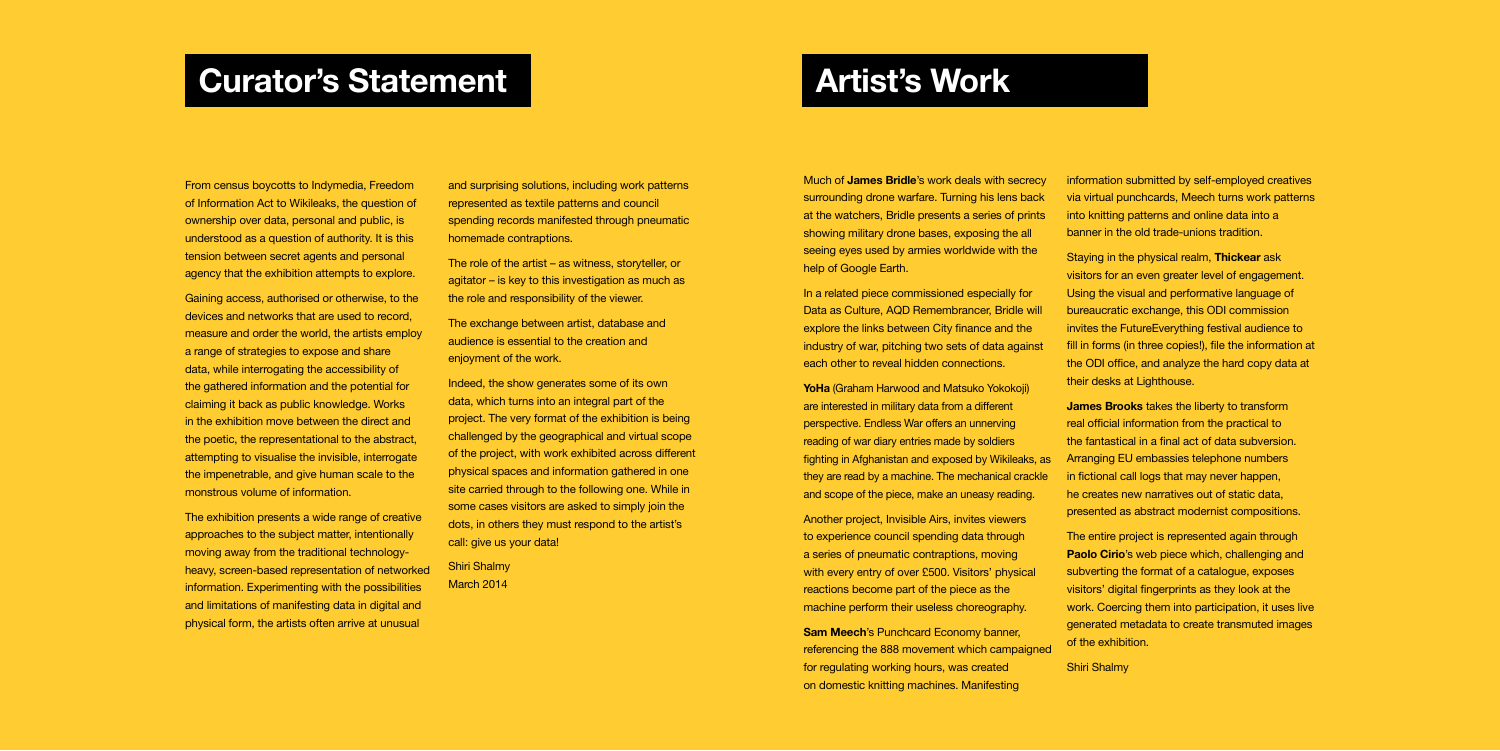Lighthouse is a digital culture agency. Through our work with artists, filmmakers, designers, scientists and others, we help people understand and operate in a world permeated by technology. We celebrate the opportunities offered by technology, in new forms of creative expression, innovation, and advances in science and understanding. But we also take a critical stance: we question the popular narratives of progress, reveal unspoken agendas, and probe for unexploited opportunities.

Our recent programme has focused on exposing the hidden technologies that enable our networked world, such as Timo Arnall's Immaterials, which visualises otherwise invisible network infrastructure, from WiFi networks to GPS signals. We've also featured James Bridle's work Drone Shadows, which brings home the technology of modern warfare. And most recently, we've been working with practitioners on the culture of personal data, which has changed so dramatically since the Snowden revelations.

In this moment, Data As Culture is a timely intervention. An opportunity to step back and consider our relationship to data, to the systems that collect it, and to the services that it powers. How do we reconcile our desire for more data-driven services, with concerns over privacy and surveillance? What's the real contract we make when we sign up for free services that extract commercial value from the data of users? As we have the opportunity to collect and share ever more data about ourselves – what we buy, where we are, hours slept, calories consumed, steps taken – will it make us healthier or happier? Will it make our services more efficient, or our cities smarter? Who owns this data, and who's allowed to

play with it?

Works and events from the ODI's Data as Culture programme will be at Lighthouse, in Brighton, in June 2014. See lighthouse.org. uk for full programme details.

FutureEverything has been at the forefront of the open data movement for a number of years, through its work on establishing DataGM - the Greater Manchester Datastore, the Open Data Cities programme, the pan-European CitySDK project, and the newly established Greater Manchester Data Synchronisation Programme. The organisation's recent addition to the ODI Node network has seen it recognised as an integral part of the UK's open data community.

Digital culture, art and innovation activity all contribute to FutureEverything's core values of realising a truly participatory culture and society, with art and research at the centre. Utilising groundbreaking artworks and playful experimentation as tools of engagement, Data as Culture has the opportunity to externalise and make accessible much of the thinking, behind the scenes research and activism within the open data community, and present it within an artistic context and publicly digestible format.

With the exhibition touring around the UK, initially to the ODI and Lighthouse, Data as Culture is a hugely powerful tool in communicating the importance and power of open data not just within the already engaged community, but wider society as a whole.

The FutureEverything Festival takes place on 27 March - 1 April 2014 in Manchester, with the theme 'Tools for Unknown Futures'. Further information can be found at futureeverything.org

# LIGHTHOUSE

## **Our Partners**

# **6** Everything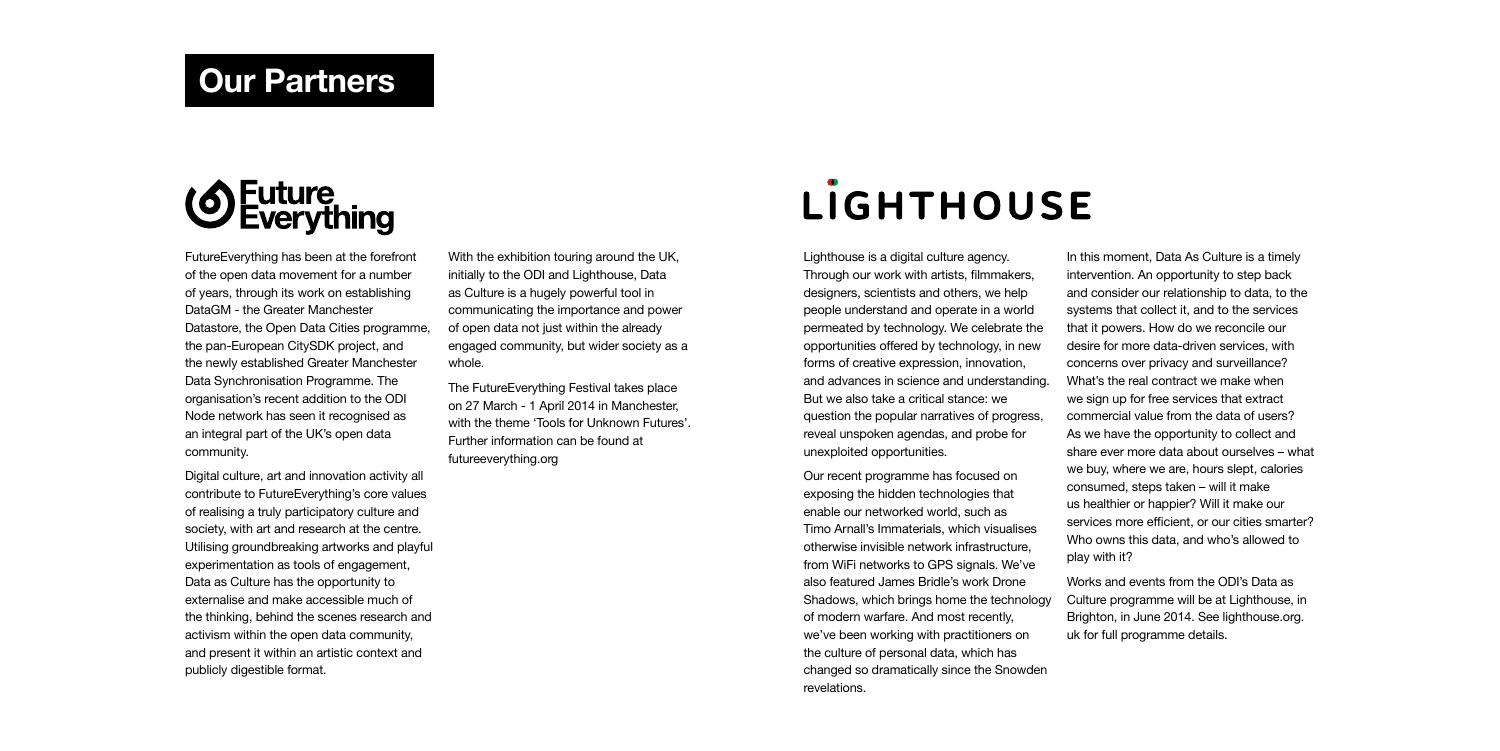**James Bridle James Brooks Paolo Cirio Sam Meech Thickear Yoha**







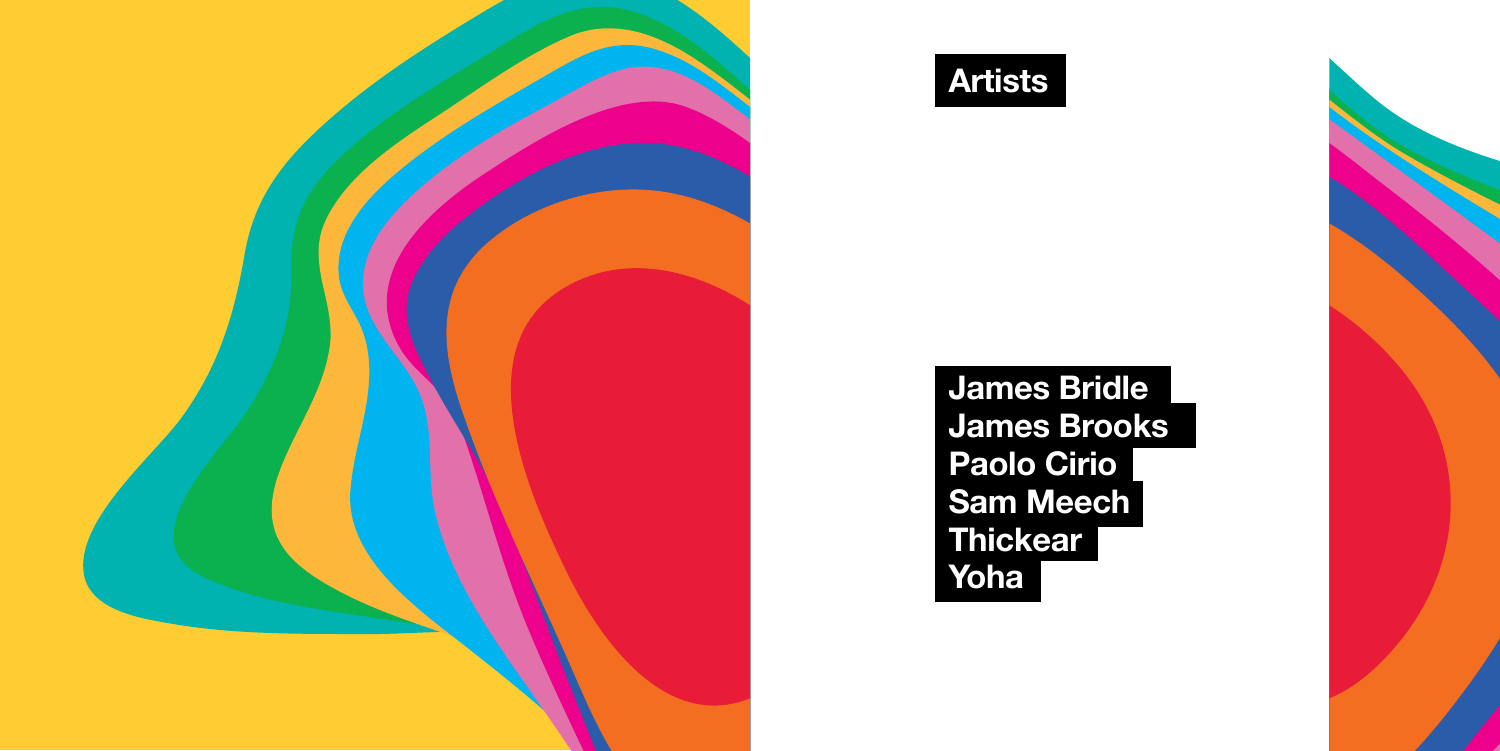#### **Watching the Watchers**

Watching the Watchers is an ongoing series of images taken from publicly-available digital satellite maps, of unmanned aircraft around the world, at training bases in the US desert and secret installations in Afghanistan, Pakistan, and elsewhere. These military technologies, designed to operate without being seen - visually, politically, or morally – are nevertheless accessible to the gaze of contemporary, civilian networks. By rendering them visible, we render their operation and politics legible, and thus open to intervention.

James Bridle is an artist, writer, and publisher based in London, UK. His writing on literature, culture and networks has appeared in magazines and newspapers including Wired, Domus, Cabinet, the Atlantic, the New Statesman, the Observer and many others, in print and online. His artworks and installations have been commissioned and

exhibited worldwide and on the internet. He lectures regularly at universities, conferences and other events. His formulation of the New Aesthetic research project has spurred debate and creative work across multiple disciplines.

His work can be found at booktwo.org

## **James Bridle**





Gray Butte Field, California, 30.4.2007





Palmdale AFB, California, 2013 Jalalabad Airfield, Afghanistan, 27.2.2011



Holloman AFB, New Mexico, 18.4.2011

#### **AQD Remembrancer – an ODI Commission**

Named after the the US Department of Defence 'Disposition Matrix', an advanced but opaque database developed as a 'next-generation capture / kill list', AQD (A Quiet Disposition) is an open-source intelligence-gathering tool using contextual analysis, machine learning, and publicly-available information to build up a detailed database of people, companies and places connected with the development and use of military drones, matching them against data from London financial sector and stock exchange and exposing hidden connections. Referring to the intent encoded into technology and its disposition to reproduce the political aims of its creators, AQD both mirrors and interrogates the politics of systems.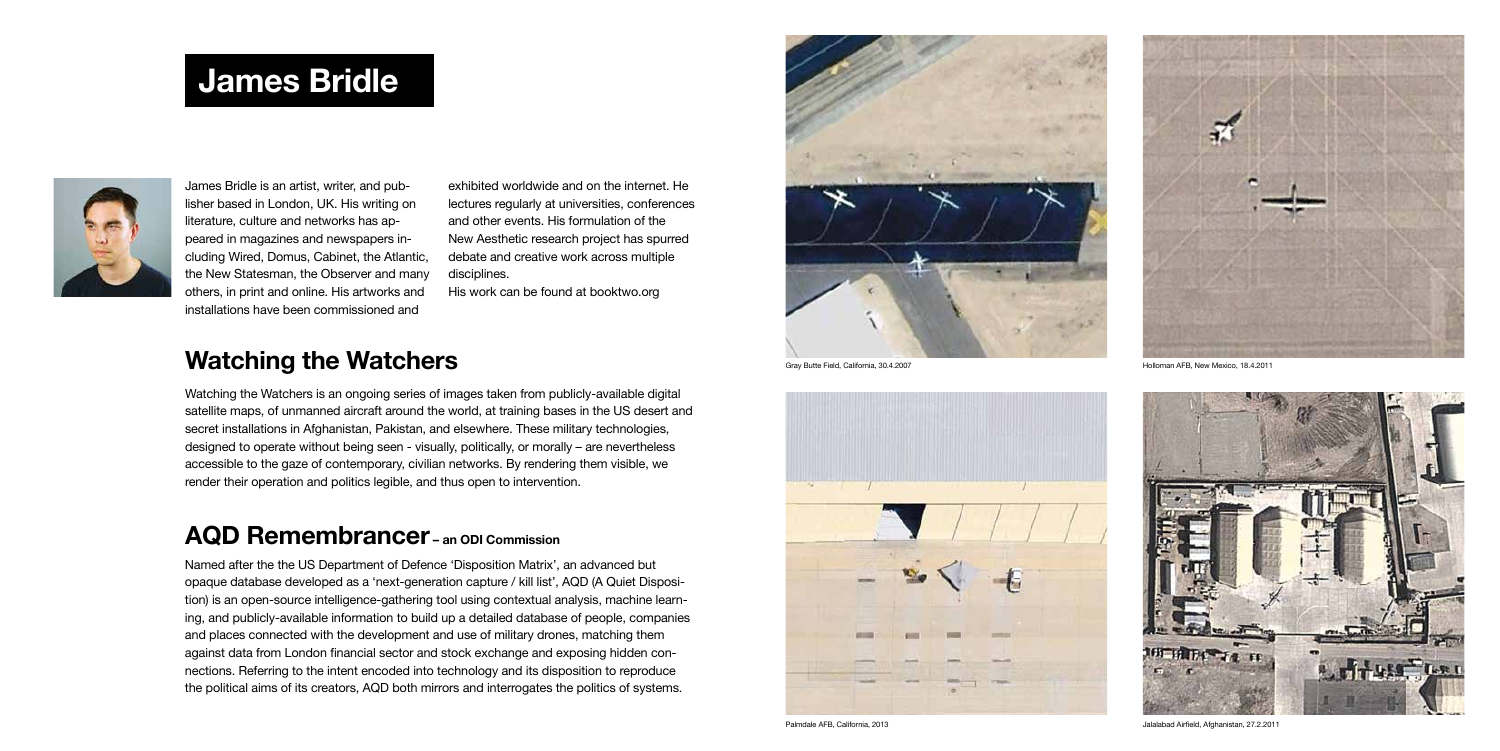James Brooks' practice utilises screen and paper-based media sources of varying cultural status as starting points. Implementing a variety of interventions, Brooks realises esoteric manipulations in an attempt to investigate the position and reception of imagery/ data/ information within society, appropriating Modernist aesthetics and system-based art strategies. Brooks completed his MA in Fine Art at Chelsea College of Art in 2004 and has since shown in the UK at Tate Britain, Contemporary Art Society,

Domobaal, Seventeen, Man and Eve, Trinity Contemporary, Arcade, Riflemaker. He showed Internationally at Galerie Thaddaeus Ropac, Paris, Galerie Martina Detterer, Frankfurt, Trinity Contemporary, New York and Bomuldsfabriken Kunsthall, Norway. Brooks curated the exhibitions Until it Makes Sense and The Royal Republic and wrote for the publication accompanying the symposium Drawing: The Future held at The National Gallery, London. He lives and works

in London.



#### **Pillars of Hercules**

Utilising the readily available 'general enquiry' telephone numbers of European Union embassies based in London, Brooks has fictitiously constructed 10 telephone call logs as A4 printed sheets, where the various embassies have been recorded hypothetically conversing with each other. However, the original telephone numbers are further complicated via a simple, repetitive, numerical strategy - duplicating each numeral a self-referential amount of times. This repetition is intended to aesthetically encourage the reference to the modular construction of ancient architectural columns - and in turn historic notions of: administration, stability, democracy and the civic order underpinning European society.

Digital prints on archival paper, 10 x 29.7 x 21cm (framed dimensions 35 x 27cm)

| 22 77777772233355555666666999999999666666333                                                                                                                                                                                  |                         |
|-------------------------------------------------------------------------------------------------------------------------------------------------------------------------------------------------------------------------------|-------------------------|
|                                                                                                                                                                                                                               | $-227777773331222222$   |
|                                                                                                                                                                                                                               |                         |
| 22 77777772233355555666668999999999666666333-                                                                                                                                                                                 | $-227777773331222222$   |
| 22 7777777223335555566666699999999666666333-                                                                                                                                                                                  | - 22 7777773331222222   |
| 22 7777777223335555566666999999999666666333                                                                                                                                                                                   | $-227777773331222222$   |
|                                                                                                                                                                                                                               | $-227777773331222222$   |
| 22 77777772233355555666666999999996666665333-                                                                                                                                                                                 |                         |
| 22 77777772233355555666666999999996666665333-                                                                                                                                                                                 | 22 77777773331222222    |
| 22 77777772233355555666666999999999666666333-                                                                                                                                                                                 | $-227777773331222222$   |
| 22 7777777223335555566666699999999666666333                                                                                                                                                                                   | $-227777773331222222$   |
|                                                                                                                                                                                                                               |                         |
| 22 77777772233355555666666999999999666666333                                                                                                                                                                                  | $-22\,7777773331222222$ |
| 1227777777223335555566666699999999666666333                                                                                                                                                                                   | - 22 77777773331222222  |
|                                                                                                                                                                                                                               |                         |
| 22 7777777223335555566666699999999666666333                                                                                                                                                                                   | - 22 77777773331222222  |
| 22 77777772233355555666666999999999666666333                                                                                                                                                                                  | $-227777773331222222$   |
| 22 7777777223335555566666699999999666666333                                                                                                                                                                                   | $-227777773331222222$   |
|                                                                                                                                                                                                                               | $-227777773331222222$   |
| 22 7777777223335555566666699999999666666333                                                                                                                                                                                   |                         |
| 22 77777772233355555666666999999999666666333-                                                                                                                                                                                 | - 22 7777773331222222   |
| 22 77777772233355555666666999999990666666333                                                                                                                                                                                  | - 22 7777773331222222   |
| $-22\,77777773331222222$                                                                                                                                                                                                      |                         |
| 22 77777772233355555666666999999996666666333-                                                                                                                                                                                 |                         |
| <u> 1980 - John Stone, Amerikaansk politiker (* 1908)</u><br>22 77777772233355555666666999999999666666333-                                                                                                                    | $-227777773331222222$   |
| 22 7777777223335555566666999999999666666333                                                                                                                                                                                   | $-227777773331222222$   |
|                                                                                                                                                                                                                               |                         |
| 22 7777777223335555566666699999999666666333-                                                                                                                                                                                  | - 22 7777773331222222   |
| 22 77777772233355555666666999999996666666333                                                                                                                                                                                  | - 22 7777773331222222   |
| 22 777777722333555556666669999999996666665333-                                                                                                                                                                                | $-227777773331222222$   |
| $22\,7777773331222222$                                                                                                                                                                                                        |                         |
| 22 77777772233355555666666999999990666666333                                                                                                                                                                                  |                         |
| 22 77777772233355555666666999999999666666333                                                                                                                                                                                  | $-227777773331222222$   |
| 22 77777772233355555666666999999996666665333                                                                                                                                                                                  | - 22 7777773331222222   |
| the control of the control of the control of the control of the control of the control of the control of the control of the control of the control of the control of the control of the control of the control of the control |                         |
| 22 77777772233355555666666999999999666666333                                                                                                                                                                                  | - 22 7777773331222222   |
| 22 77777772233355555666669999999996666666333                                                                                                                                                                                  | $-227777773331222222$   |
| 22 77777772233355555666666999999996666666333                                                                                                                                                                                  | 22 7777773331222222     |
|                                                                                                                                                                                                                               |                         |
| 22 77777772233355555666666999999999666668333                                                                                                                                                                                  | $-227777773331222222$   |
| 22 7777777223335555566666699999999666666333                                                                                                                                                                                   | 22 77777773331222222    |
| <u>man ing pagkit, may na sa sababan na</u><br>22 77777772233355555666666999999999666666333-                                                                                                                                  | $-227777773331222222$   |
|                                                                                                                                                                                                                               |                         |
| 22 77777772233355555666666999999999666666333                                                                                                                                                                                  | - 22 7777773331222222   |
| 22 777777722333555556666669999999996666665333                                                                                                                                                                                 | $-227777773331222222$   |
|                                                                                                                                                                                                                               |                         |
| 22 77777772233355555666666999999996666665333-                                                                                                                                                                                 | - 22 7777773331222222   |
| 22 77777772233355555666666999999999666666333                                                                                                                                                                                  | - 22 7777773331222222   |
| 22 77777772233355555666666999999999666666333                                                                                                                                                                                  | - 22 7777773331222222   |
|                                                                                                                                                                                                                               |                         |
| 22 77777772233355555666666999999996666665333                                                                                                                                                                                  | - 22 7777773331222222   |
| 22 777777722333555556666669999999996666665333-                                                                                                                                                                                | - 22 7777773331222222   |
| 22 77777772233355555666666999999999666666333                                                                                                                                                                                  | - 22 77777773331222222  |
|                                                                                                                                                                                                                               |                         |
| 22 77777772233355555666666999999999666666333                                                                                                                                                                                  | - 22 7777773331222222   |
| 22 77777772233355555666666999999999666666333                                                                                                                                                                                  | - 22 7777773331222222   |
| 22 777777722333555556666689999999996666665333                                                                                                                                                                                 | $-227777773331222222$   |
|                                                                                                                                                                                                                               |                         |
| 12277777772233355555666666999999999666666333-                                                                                                                                                                                 | - 22 77777773331222222  |
| 22 77777772233355555666666999999999666666333                                                                                                                                                                                  | - 22 7777773331222222   |
|                                                                                                                                                                                                                               |                         |
|                                                                                                                                                                                                                               |                         |
| 22 7777777223335555566666699999999666666333                                                                                                                                                                                   | 22 7777773331222222     |
| 22 77777772233355555666666999999999666666333                                                                                                                                                                                  | - 22 7777773331222222   |
|                                                                                                                                                                                                                               |                         |
| 22 77777772233355555666666999999999666666333                                                                                                                                                                                  | - 22 7777773331222222   |
| 22 77777772233355555666666999999999666666333                                                                                                                                                                                  | $-227777773331222222$   |
| 22 7777777223335555566666699999999666666333                                                                                                                                                                                   | $-227777773331222222$   |
|                                                                                                                                                                                                                               |                         |
| 22 77777772233355555666666999999999666666333                                                                                                                                                                                  | - 22 7777773331222222   |
| 22 77777772233355555666666999999999666666333                                                                                                                                                                                  | $-227777773331222222$   |
| 22 777777223335555566666699999999666666333                                                                                                                                                                                    | $-227777773331222222$   |
| 22 77777772233355555666666999999999666666333                                                                                                                                                                                  | $-227777773331222222$   |
|                                                                                                                                                                                                                               |                         |
| 22 777777722333555556666669999999900666666333                                                                                                                                                                                 | $-227777773331222222$   |
| 22 7777777223335555566666699999999666666333                                                                                                                                                                                   | -22 7777773331222222    |
| 22 77777772233355555666666999999999666666333                                                                                                                                                                                  |                         |
|                                                                                                                                                                                                                               | $-227777773331222222$   |
| 22 77777773331222222<br>22 7777777223335555566666699999999666666333                                                                                                                                                           |                         |
| $-22\,7777773331222222$<br>22 77777772233355555566666999999999666666333-                                                                                                                                                      |                         |
| 22 7777777223335555566666699999999666666333                                                                                                                                                                                   | $-227777773331222222$   |
|                                                                                                                                                                                                                               |                         |
| 22 77777772233355555666666999999996666668333                                                                                                                                                                                  | 22 77777773331222222    |
| 22 77777772233355555666666999999999666666333                                                                                                                                                                                  | - 22 77777773331222222  |
|                                                                                                                                                                                                                               |                         |
| 22 77777772233355555666668999999999666666333                                                                                                                                                                                  | - 22 7777773331222222   |
| 22 77777772233355555666666999999999666666333                                                                                                                                                                                  | 22 7777773331222222     |
| 22 7777777223335555566666999999999666666333                                                                                                                                                                                   | 22 77777773331222222    |
|                                                                                                                                                                                                                               |                         |
| 22 77777772233355555666666999999990666666333                                                                                                                                                                                  | 22 77777733312222222    |
| 22 7777777223335555566666999999999666666333                                                                                                                                                                                   | 22 77777773331222222    |
| 22 7777777223335555566666699999999666666333                                                                                                                                                                                   | 22 77777773331222222    |
|                                                                                                                                                                                                                               |                         |
| 22 77777772233355555666666999999999666666333                                                                                                                                                                                  | 22 77777773331222222    |
| 22 77777772233355555666666999999999666666333                                                                                                                                                                                  | 22 7777773331222222     |
| 22 77777772233355555666666999999999666666333                                                                                                                                                                                  | 22 7777773331222222     |
|                                                                                                                                                                                                                               |                         |
| 22 77777772233355555666666999999990666666333                                                                                                                                                                                  | 22 7777773331222222     |
| 22 77777772233355555666666999999999666666333                                                                                                                                                                                  | 22 77777773331222222    |
| 22 77777772233355555666666999999999666666333                                                                                                                                                                                  | 22 777777733312222222   |
| 22 777777722333555556666699999999966666333                                                                                                                                                                                    | 22 77777773331222222    |

# **James Brooks**



Photo: Erika Wall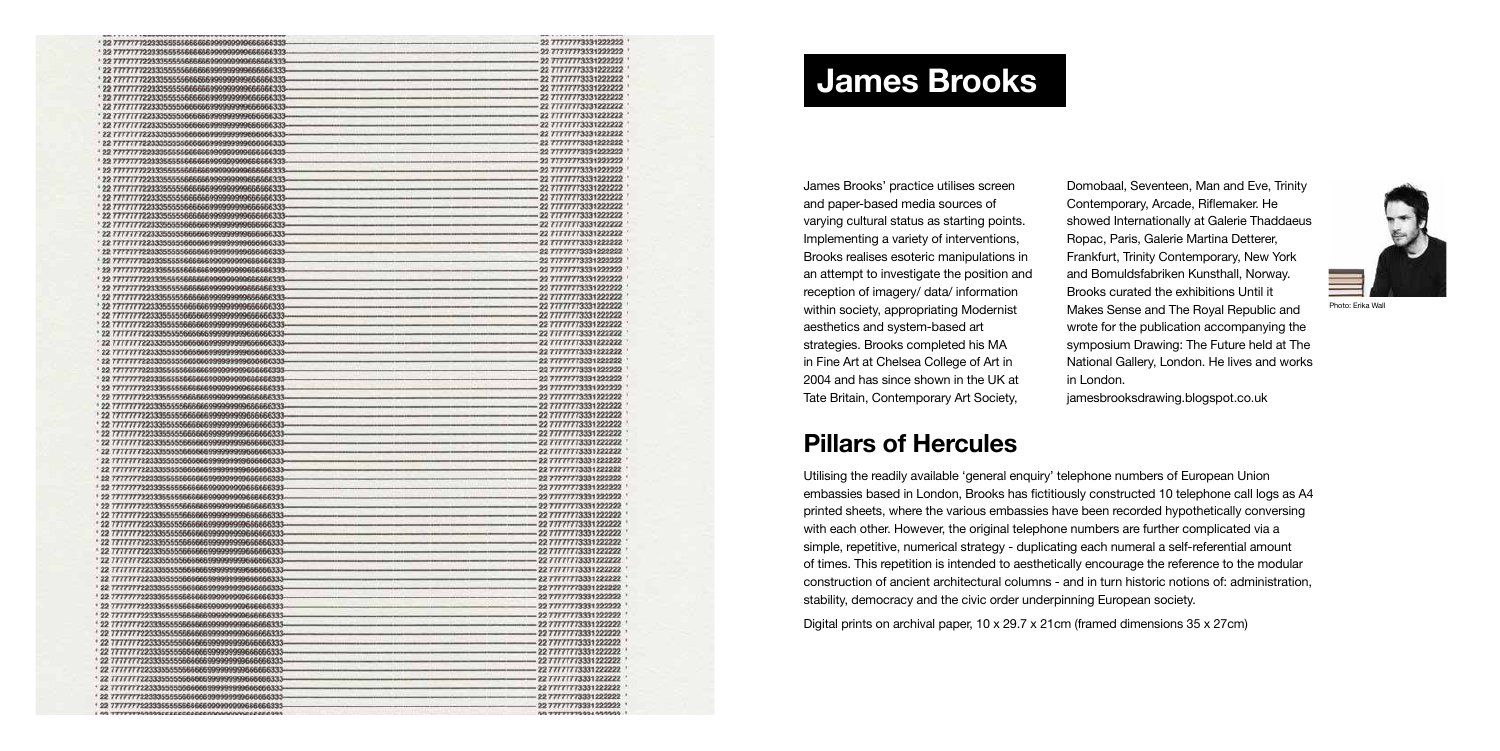#### Online Exhibition Catalogue **Your fingerprints on the artworks are the artwork itself – an ODI Commission**

Paolo was invited to conceptualise and develop an online catalogue that would be informative while questioning the cyclical nature of metadata. Continually generating material, the catalogue harvests and repurposes visitors 'browser fingerprint' data to create new representations of the exhibited works.

Unlike a traditional archive, the catalogue continues to grow and evolve with each viewing, presenting an innovative opportunity for visitors to become a part of the work itself.



Paolo Cirio works as a media artist in various fields: net-art, public-art, video-art, software-art and experimental fiction. He has won prestigious media art awards and his subversive works have been sustained by research grants, residencies and he has exhibited in international museums and institutions worldwide. As public speaker he delivers lectures and workshops on tactics of media interventions. Cirio investigates perception and the creation of cultural, political and economic realities that are designed by information through content, distribution and modes of media. paolocirio.net

# **Paolo Cirio**

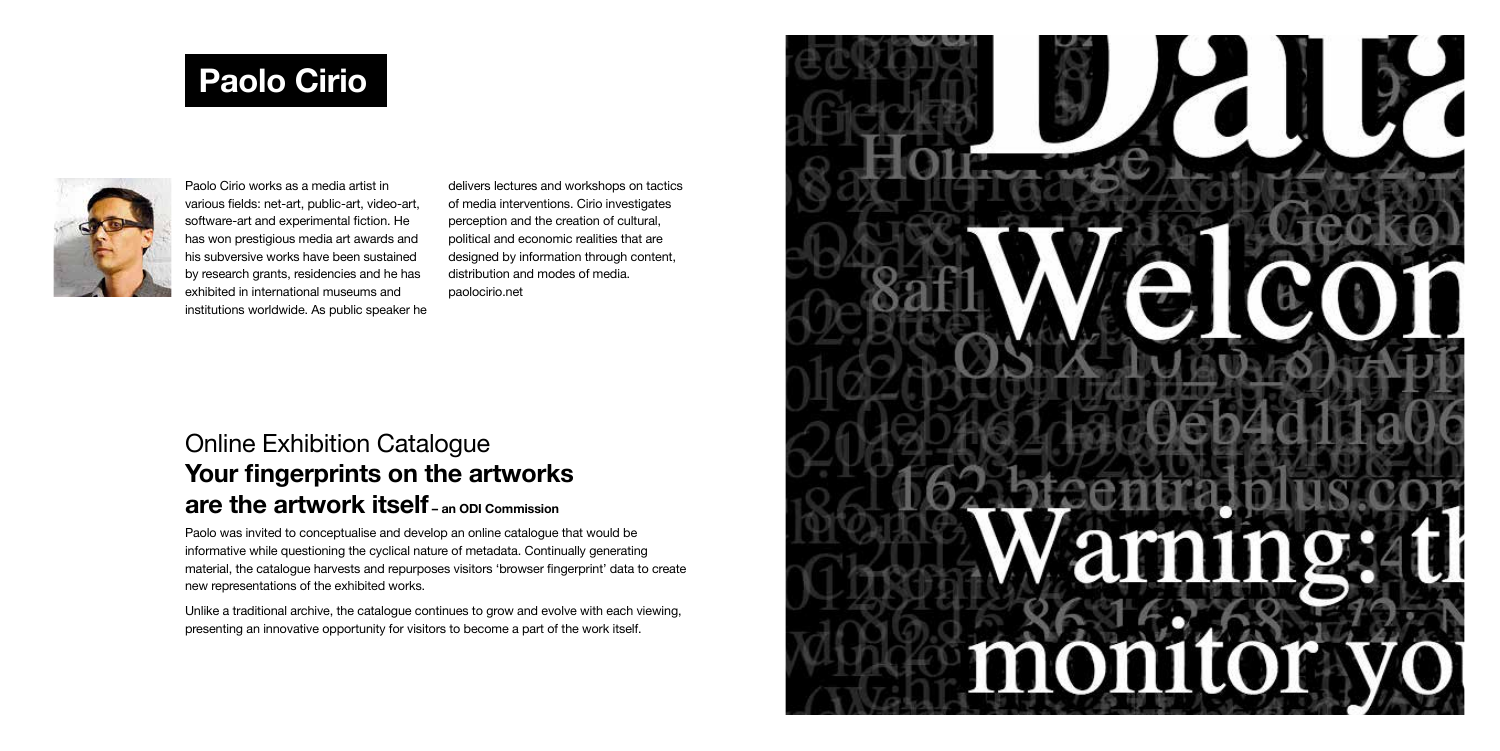The online catalogue makes uses of sophisticated tracking technology to monitor and store so-called individual "fingerprints". Here your data are vulnerable and your privacy is at risk while you are involuntarily contributing to an experimental artwork, informed and created by your participation in it.

This is a coercive form of audience participation in an art exhibition: an innovative opportunity to become part of the work itself in an exhibition that generates its own data, through an interactive catalogue that changes and expands upon its use.

Created through visitors interactions with the online catalogue, the continuously generated metadata is exposed on the website in its raw form as logs, which, harvested and re-purposed, ultimately produces new derivatives artworks. It melts visitor fingerprints into raw materials and transmutes them.

The final derivative artworks created through this catalogue are re-distributed as open datasets available for others' uses, feeding the endless loop of recursive data creation and processing, influence and self-reflection.

Data is the raw material of a new industrial, cultural and artistic revolution. It is a powerful substance, yet when displayed as a raw stream of digital material, represented and organised for computational interpretation only, it is mostly inaccessible and incomprehensible. There isn't any meaning or value in data per se. It is human activity that gives sense to it. It can be useful, aesthetic or informative, yet it will always be subject to our perception, interpretation and use. It is the duty of the contemporary artist to explore what it really looks like and how it can be altered beyond the common conception.

Facts about aggressive tracking strategies and techniques are almost completely overlooked by the public and ignored by legislators. Little public knowledge of the tracking of individuals by marketers and authorities, as well as poorly developed technology, keep in place a condition that will change only through radical social change, reinvention of infrastructures and openly questioning ethical values.

#### Notes:

Paper: "Cookieless Monster: Exploring the Ecosystem of Web-based Device Fingerprinting", IEEE Symposium on Security and Privacy, 2013, U.S.

Paper: "How Unique Is Your Web Browser?", Peter Eckersley, Electronic Frontier Foundation, 2010, U.S.

# le exp ur consent. es; in fact th

# this our act cked from ito, Private refex and hets op



#### **Your fingerprints on the artworks are the artwork itself**

By Paolo Cirio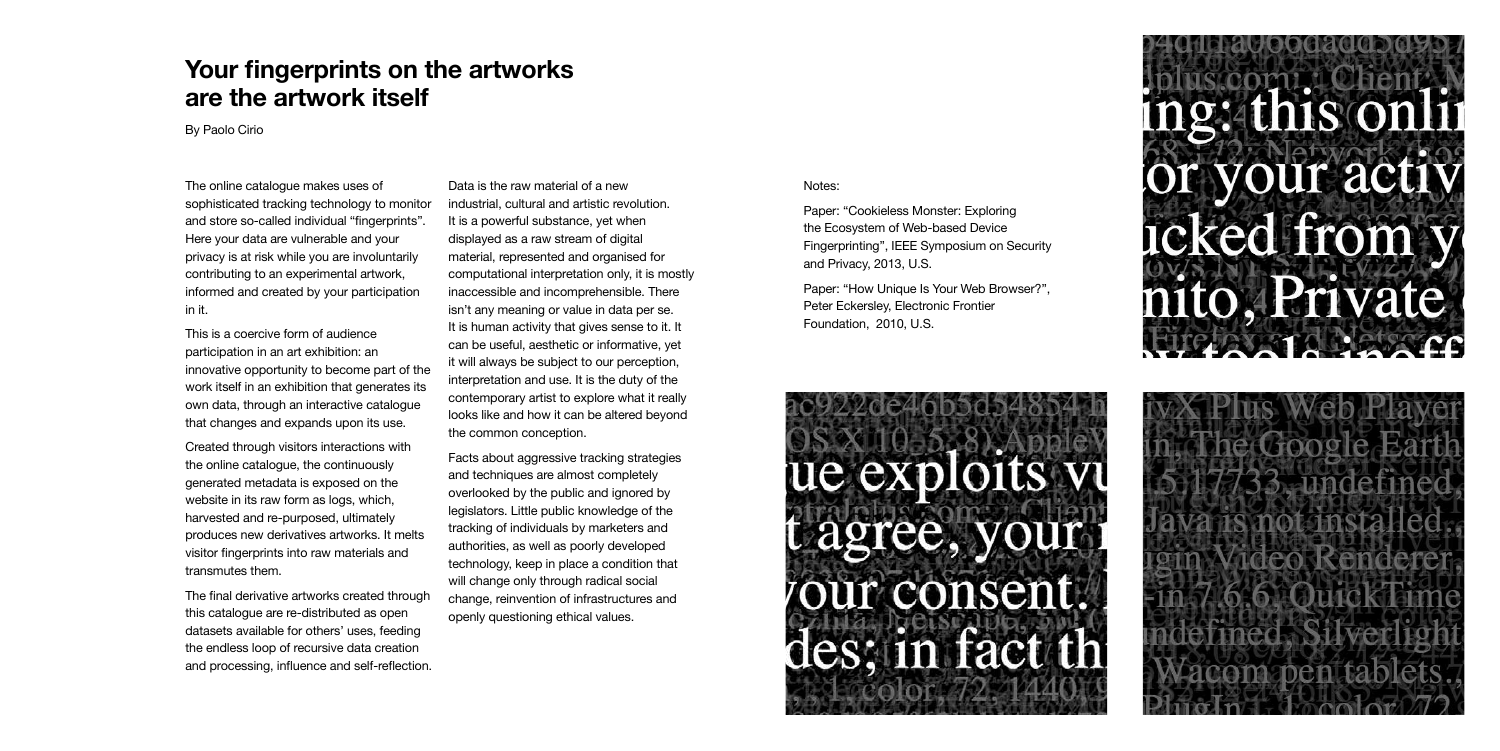Artist and Videosmith. Born in Huddersfield 1981, Meech studied at Liverpool John Moores University (BA Multimedia Arts), and lives and works in the North West. Frequently collaborating with others, Meech explores the role of analogue technologies in a digital landscape, and the potential to fuse the two in production and performance. Alongside his practice, Meech is a co-director of ReDock a non-profit arts organisation, developing projects that explore ways in which communities relate to digital media, ideas and public space. He is currently developing a project exploring the links between knitting machines and digital imaging, with support from Arts Council England. smeech.co.uk

#### **Punchcard Economy**

Exhibited across all three Data as Culture spaces, Punchcard Economy banners are largescale knitted data visualisation, based on the Robert Owen's 8 Hour Day Movement slogan: '8 Hours Labour, 8 Hours Recreation, 8 Hours Rest'. The work incorporates contemporary data about working hours within the 'digital' economy, collected via a virtual punchcard on the project website, to map the shift from Owen's ideal. Translating work patterns into knitting patterns using the similar punchcard technology, each misplaced stitch represents an hour of work done outside of the 8 hour 'contract'. Visitors are invited to contribute to the project by using the website to track their own working hours. The work has been created using a Brother KH950i electronic domestic knitting machine (produced 1988), and uses the DaviWorks IMG2Track software (daviworks.com/knitting) and PPD cable hack to transfer digital image files from the mac to the knitting machine. Punchcard Economy has been supported by FACT Liverpool and Arts Council England. punchcardeconomy.co.uk

ODI: 3.5 x 0.5m knitted banner, FutureEverything: 5 x 3m knitted banner & knitting machines





## **Sam Meech**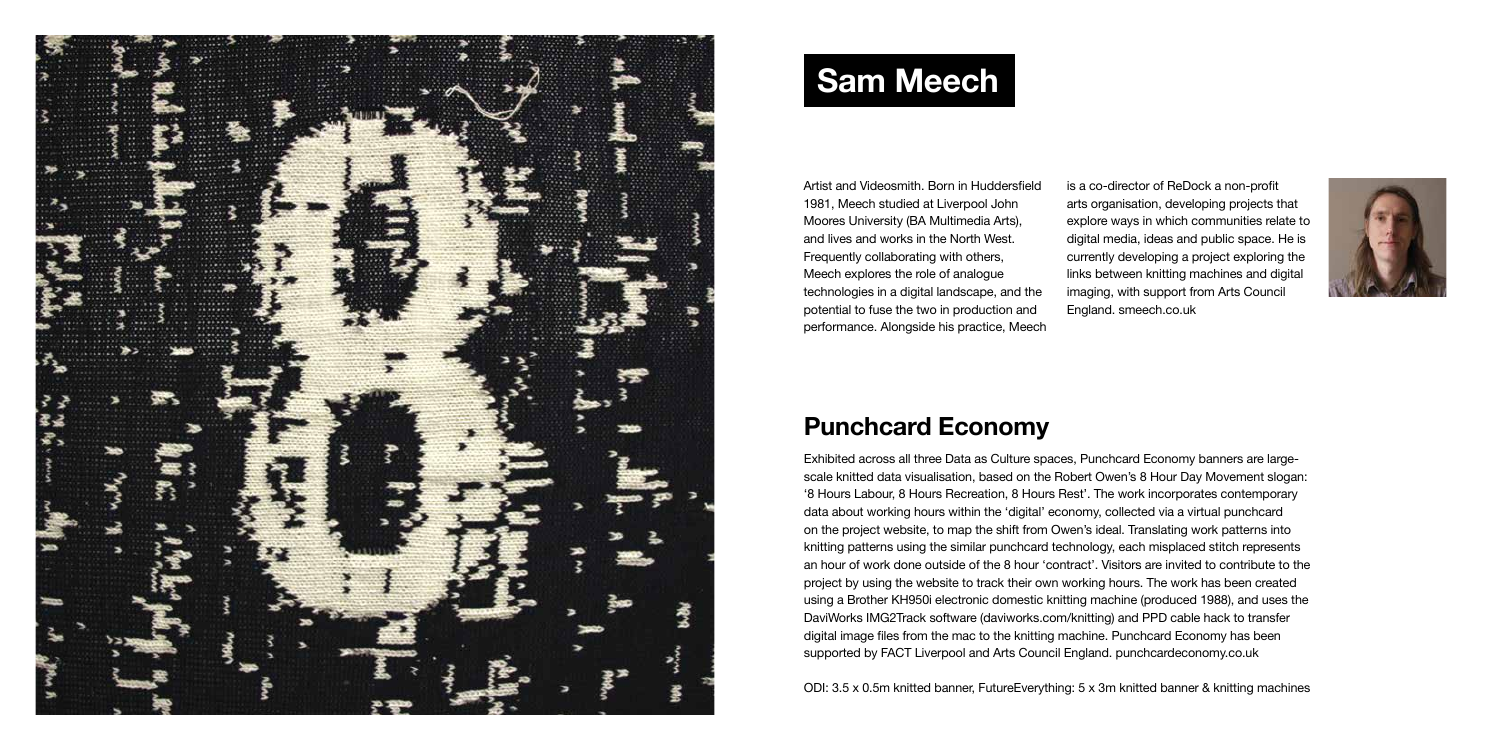Thickear (Geoff Howse, Jack James, Kevin Logan, Tadeo Sendon) are an artists' collective exploring contemporary themes through a focus on context specific work. Originally working mainly with sound, their practise now features performance work, installation and meditated public encounters. Much of Thickear's recent work has concerned the ethics of data collection and exchange, including the

epic dystopian performance / installation Ministry of Measurement, a major feature of the Barbican Centre's 'Hack the Barbican' season in 2013. Formed in London at the beginning of 2012, Thickear have presented work at a wide range of venues and events including the Arbeit Gallery, Music Hackspace, Music Tech Fest, the Barbican and ICT 2013. thickear.co.uk

#### **Pink Sheet Method - an ODI Commission**

Thickear's triptychal response to Data as Culture involves processes of data collection, exhibition, re-examination and degradation. Taking place over three locations, Pink Sheet Method investigates the gestural notions of exchange and trust invested in sharing information, as well as the validity and limitations of data analysis – or data fracking – over time.

#### **Event #1** White Sheet - FutureEverything, Manchester

Pink Sheet Method commences with a series of data gathering consultancies in which participants are issued with limited edition prints created through an audit of personal data sharing.

#### **Event #2** Pink Sheet - ODI, London

Carbonless paper copies of the original document are revealed through an office intervention at the Open Data Institute.

#### **Event #3** Blue Sheet - Lighthouse, Brighton

During a final performance presentation at Lighthouse, thickear share newly acquired knowledge attained through Pink Sheet Method and expose the last remnants of the data.

The archived work will then return to the ODI.



## **Thickear**

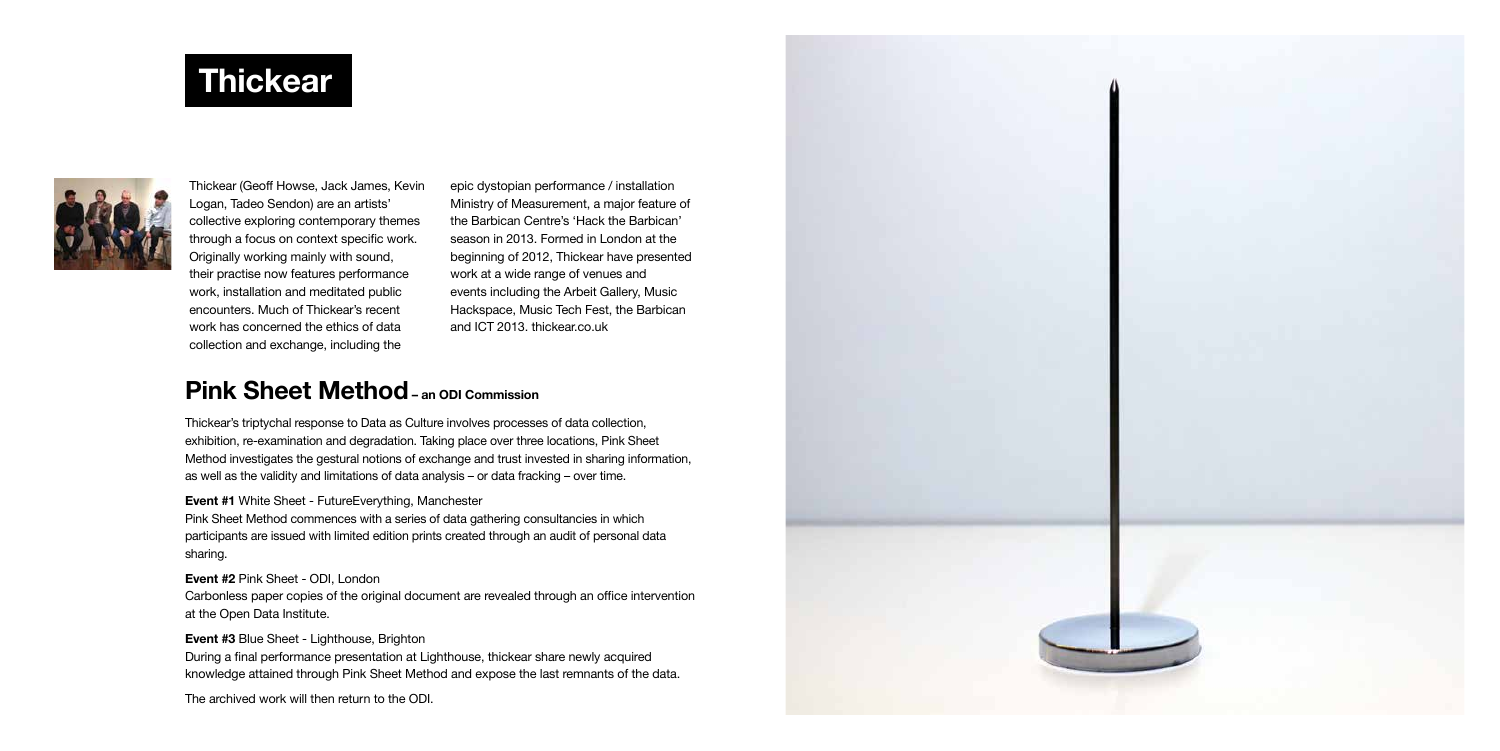

Q

 $=$ 

Graham Harwood and Matsuko Yokokoji (YoHa translates to English as 'aftermath') have lived and worked together since 1994. YoHa's graphic vision and technical tinkering has powered several celebrated collaborations establishing an international reputation for pioneering arts projects, including the first on-line commission from Tate Gallery London and work in the permanent collections of the Pompidou Centre, ZKM and Manifesta07. Harwood and Yokokoji's co founded the artists group Mongrel (1996-2007) and established the free-media lab MediaShed (2005-2008). In 2008 they joined Richard Wright to produce Tantalum Memorial which won the

Transmediale first prize for 2009 and toured over four years to nine countries and 15 cities. In 2010 YoHa produced the celebrated Coal Fired Computers. Their latest project is Evil Media Distribution Centre (2013). Harwood works at the Centre for Cultural Studies, Goldsmiths, University of London. yoha.co.uk

Matthew Fuller's books include 'Media Ecologies, Materialist Energies in Art and Technoculture', 'Behind the Blip, Essays on the Culture of Software' and 'Elephant & Castle'. He works at the Centre for Cultural Studies, Goldsmiths, University of London. spc.org/fuller

### **Invisible Airs**

In 2011, YoHa, assisted by Stephen Fortune, attempted to read the 20,000 comma-separated lines of the apparently open Bristol City Council expenditure database. Concluding that power revealed itself through multiple layers of boredom, they decided that the best way to reveal the relations contained within the databases to the people affected by it would be to construct four contraptions which would enable visitors to: Test their aim with the Expenditure Filled Spud Gun; Balance the books with the Open Data Book Stabber; Polish the floor with an Older People Pneumatic Brusher; and, Grab the civic reins with the Public Expenditure Riding Machine. Originally operated by linking them to computers analyzing entries in the expenditure database, any expense over £500 caused the contraptions to rise, stab, shoot and brush in a series of seemingly meaningless actions.

Presented at the ODI and Lighthouse are the Open Data Book Stabber, the Public Expenditure Riding Machine, the Expenditure Filled Spud Gun, as well as the Invisible Airs documentary by Alistair Oldham. yoha.co.uk/invisible



# **YoHa**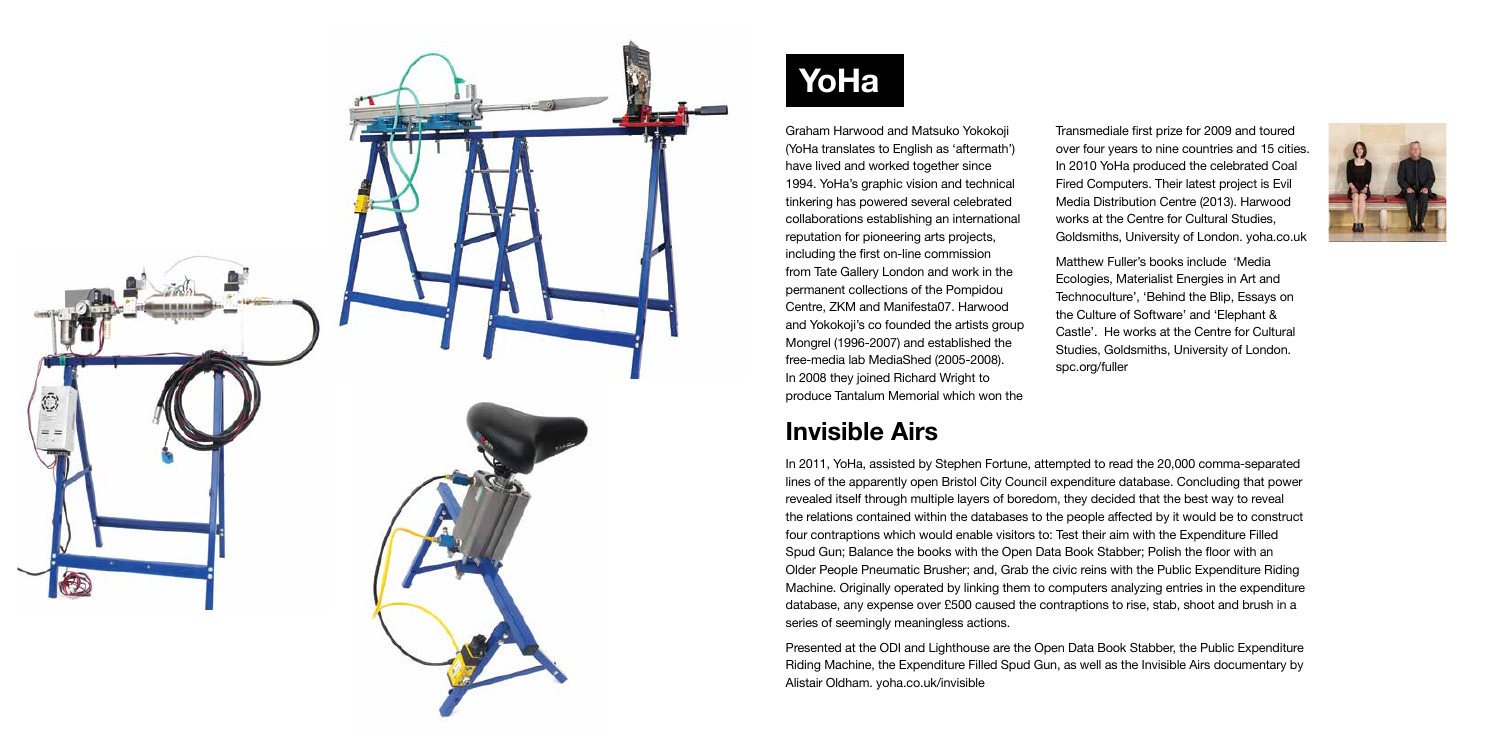#### **Endless War (with Matthew Fuller)**

On 25th July 2010, WikiLeaks released the Afghan War Diary, exposing over 91,000 (15,000 withheld) reports covering the war in Afghanistan from 2004 to 2010. Written by soldiers and officers, the data includes intelligence information, descriptions of military actions, meetings and other information. The entries were analysed by software looking for repeated patterns of events, spatial information, kinds of actors, timings and other factors. While some of the data was interpreted and published by newspapers, the full data set - containing endless permutation of jargon, acronyms and cross-references - remains mostly inaccessible. Endless War is a video installation revealing the real-time processing of this data seen from a series of different analytical points of view: each individual entry, phrase matching between entries and searches for the frequency of terms. It shows how the way war is thought relates to the way it is fought.

Both are seen as, potentially endless, computational processes. The algorithmic imaginary of contemporary power meshes with the drawn out failure of imperial adventure.



market modulation

2000 Power L signar. **CRANTIA ISSUED**